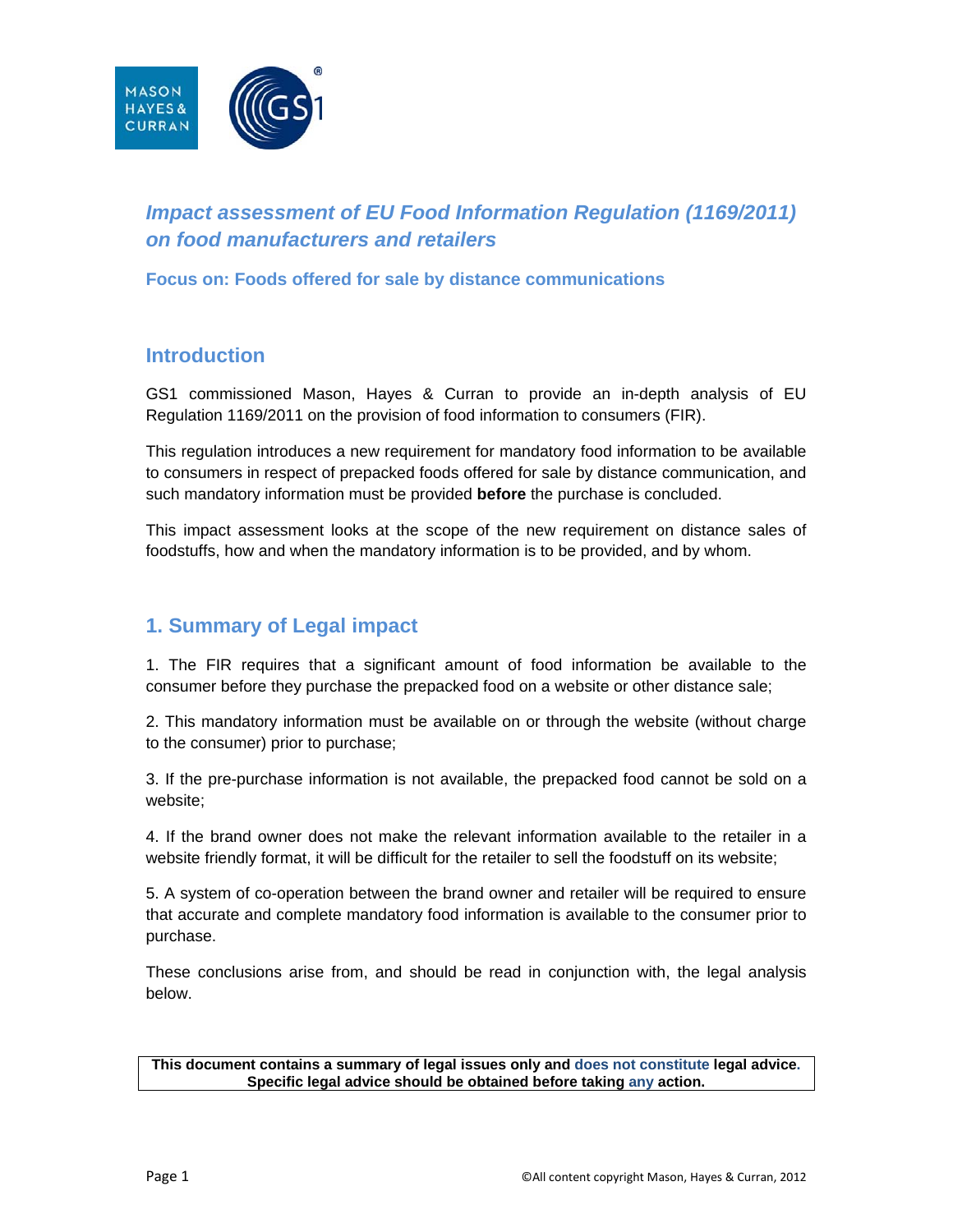#### **2. Background**

Regulation No 1169/2011 repeals both the nutrition labelling directive (90/496/EEC) and the food labelling directive (2000/13/EC) and sets out a comprehensive new regime on the information that must be provided to consumers in relation to food products. The stated goal of these regulations is to ensure that consumers can make informed purchases having access to information on the products' quality, nutritional value, ingredients, and for certain products, its country of origin.

As regards distance sales, recital 27 of the FIR states that "although it is clear that any food supplied through distance selling should meet the same information requirements as food sold in shops, it is necessary to clarify that in such cases the relevant mandatory food information should also be available before the purchase is concluded."

# **2. What is the "Mandatory Food Information"?**

Chapter IV of the FIR sets out the food information that it is mandatory to provide. Article 9 has a list of mandatory particulars (see Appendix), followed by further information as stipulated in articles 10 to 35. Examples of the further information are in relation to frozen meat products or products containing sweeteners, caffeine or certain additives. There are also exceptions, such as fresh fruit and vegetables do not need to have a list of ingredients or a nutrition declaration.

For the purposes of distance sales of foodstuffs, all mandatory information except the "use by" date in Article 9(f) must be provided before the sale is concluded, as well as any other information as arises from articles 10 to 35.

# **3. What are Distance Sales?**

Distance sales within the scope of the FIR clearly include sales via the internet by on-line retailers, and by any other means which, without the simultaneous physical presence of the supplier and the consumer, may be used for the conclusion of a contract between those parties.

Experience from the EU's Distance Contracts Directive (97/7/EC) indicate that many other kinds of sale would be within scope, such as sales by catalogue, by email, by telephone, fax or any combination of such communications, without face-to-face contact.

Specifically excluded from scope are automatic vending machines and automated commercial premises.

We have focused in this Memo on sales by online retailers via a website, but the principles apply equally to all other forms of distance sale.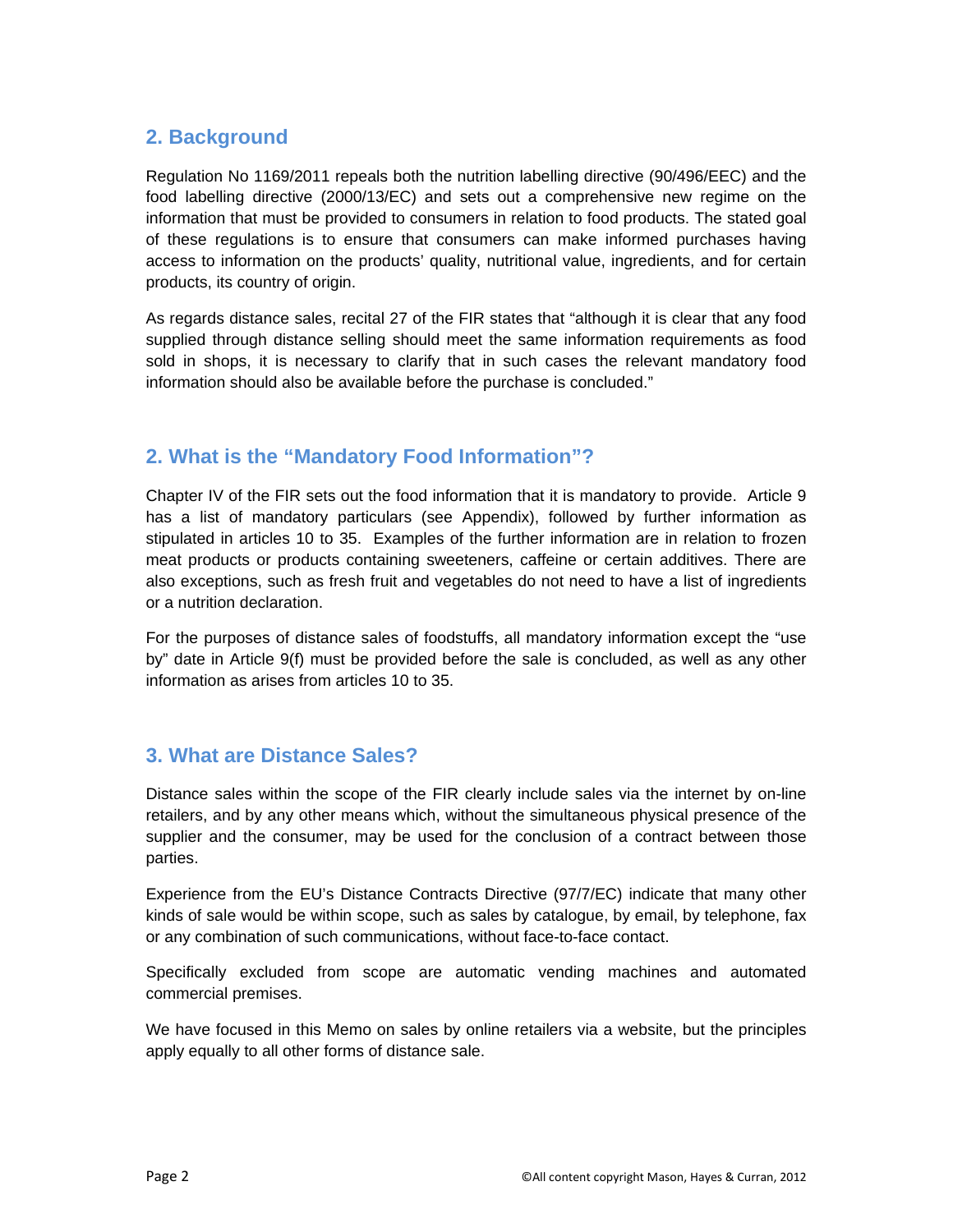## **4. Responsibility to provide Food Information**

Article 14 of the FIR is clear that mandatory food information is to be "available" to the consumer prior to purchase (see Appendix). By whom is it to be provided? The FIR is less clear on this point.

For starters, Article 1.3 establishes that "*this Regulation shall apply to all food business operators at all stages of the food chain, where their activities concern the provision of food information to consumers."*

Article 8.1 states that the "food business operator responsible for the food information shall be the operator under whose name or business name the food is marketed..." It is clear that the company under whose brand a food product is sold (e.g. Marks & Spencer Shepherd's pie, or Kellogg's corn flakes) is responsible for placing the mandatory food particulars on the package. Note however that "food information" is broader than just the label on the pack, and includes "other accompanying material" or any other means including modern technology tools or verbal communication." The food business operator that is the brand owner is responsible for the food information, and by virtue of article 8.2, must ensure the **presence** and **accuracy** of the food information in accordance with [EU and national] food information law.

Moving along the food chain, Article 8.3, food business operators which "do not affect food information" shall not supply food which they know or presume … to be non-compliant with ...food information law. This is understood to mean that wholesalers, retailers and others in the supply chain who are not involved in packaging or labelling food, have a duty not to supply foodstuffs that they know do not have the correct mandatory food information.

Article 8.4 requires food business operators not to modify the information accompanying a food if that would mislead the final consumer, and the food business operator that does change any information accompanying a food will be responsible for that change.

Article 8.5 places an obligation on all food business operators of compliance in respect of the business under their control and relevant to their activities, and an obligation to verify that food law requirements are met. The EU Commission has described this article as a "safety net" against legal gaps [Answer to Parliamentary Question, E-000385/2012].

Finally, article 8.7 applies to other stages in the supply chain, including where prepacked food (intended for the final consumer) is "marketed at a stage prior to sale the final consumer". At that stage in the supply chain, the supplier must ensure that the mandatory particulars appear on (i) the "prepackaging or (ii) on a label attached thereto, or (iii) on the commercial documents referring to the foods where it can be guaranteed that such documents either accompany the food to which they refer or were sent before or at the same time as delivery. While the exact scope of the article may need to be clarified, it appears to establish two principles:

1. that food information will need to be made available by food business operators at stages in the supply chain prior to sale to the consumer, and

2. the food information will have to be in a format other than solely printed on the pack.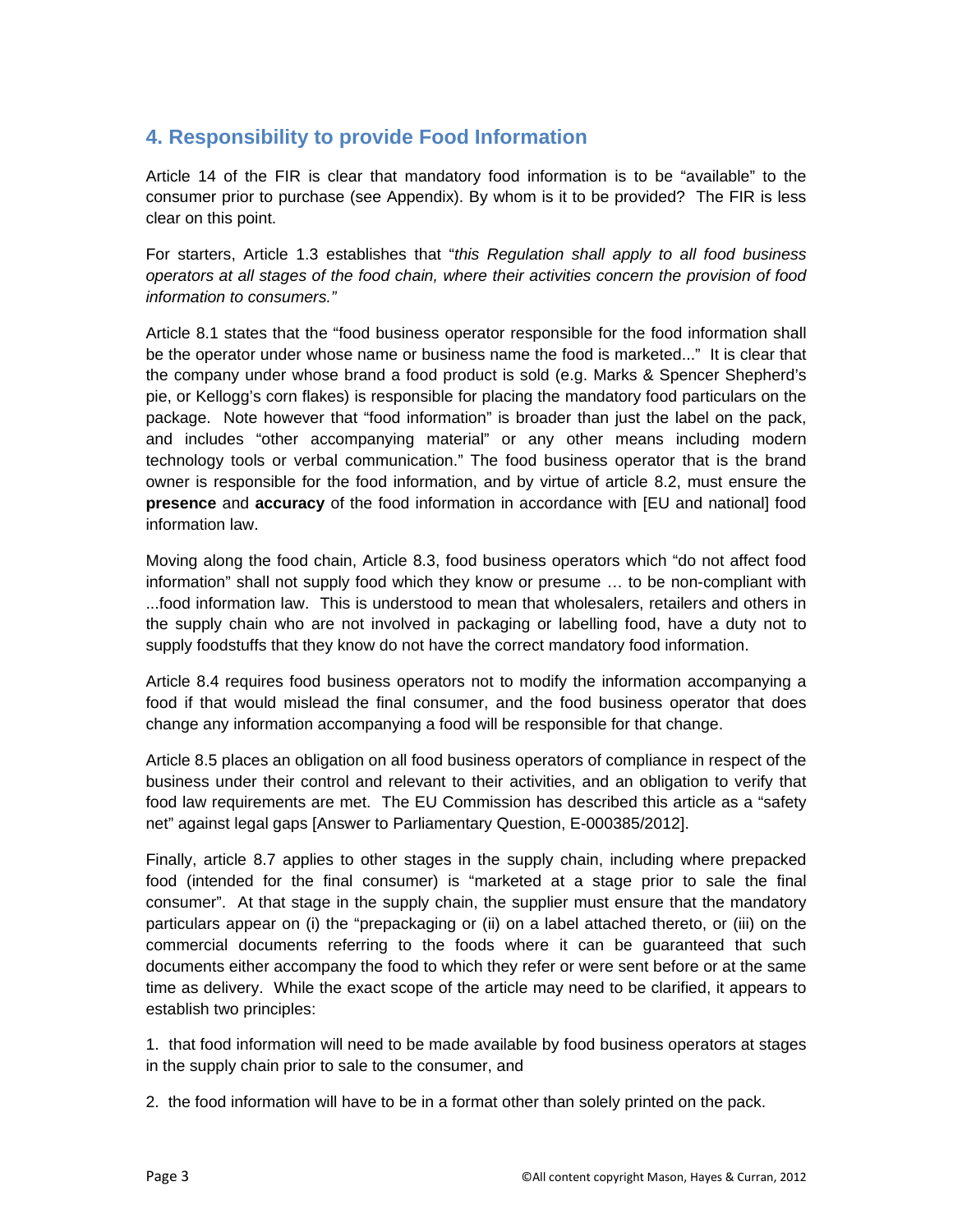A preliminary conclusion from Article 8 is that the primary duty for providing the required food information is on the brand owner. The brand owner may contend that once it has provided accurate and complete mandatory food information on the packaging of its products, it has fulfilled its duties under the FIR. However, the FIR requirements are not limited to labelling, and the availability of mandatory food information at various stages of the supply chain including for consumers prior to purchase are rules of the EU's "food information law" just as much as correct labelling is.

That said, a food business operator that is a retailer cannot supply food to consumers which the retailer knows to be non-compliant with food information law, hence they cannot sell prepacked foods to consumers via a website without the mandatory pre-purchase information being available to the consumer.

### **5. Comparison with Distance Sales requirements**

Consumer protection rules in distance sales contracts also apply under Directive 97/7, to be replaced by Directive 2011/83 from 13 June 2014, and it is useful to contrast the wording of the information obligations in those Directives with the wording of the FIR.

Firstly, as regards scope, the new Distance Sales Directive (2011/83) will not apply to contracts for the supply of foodstuffs, beverages or other goods intended for current consumption in the household, and which are physically supplied by a trader "on frequent and regular rounds to the consumer's home, residence or workplace." While some internet sales may benefit from this exception, many will not (the UK Office of Fair Trading believes it will exempt sales by a milkman on his rounds but not most other types of distance sales).

Secondly, the relevance of the new Distance Sales Directive is that it articulates that it is the **trader** who must provide the consumer with the information. By contrast, Directive 97/7 was in the passive ("the consumer shall be provided with the following information…."), just as article 14 of the FIR is in the passive, without articulating who must make the information available.

As the new Distance Sales Directive (as implemented in each Member State) will apply to the majority of internet sales by food retailers from 13 June 2014, the food retailer as trader will be obliged to provide the consumer with the necessary Distance Sales information, including the main characteristics of the goods. It would be logical for the retailer to arrange for the mandatory food information under the FIR to be made available to the consumer when the retailer is providing the information under the new Distance Sales Directive.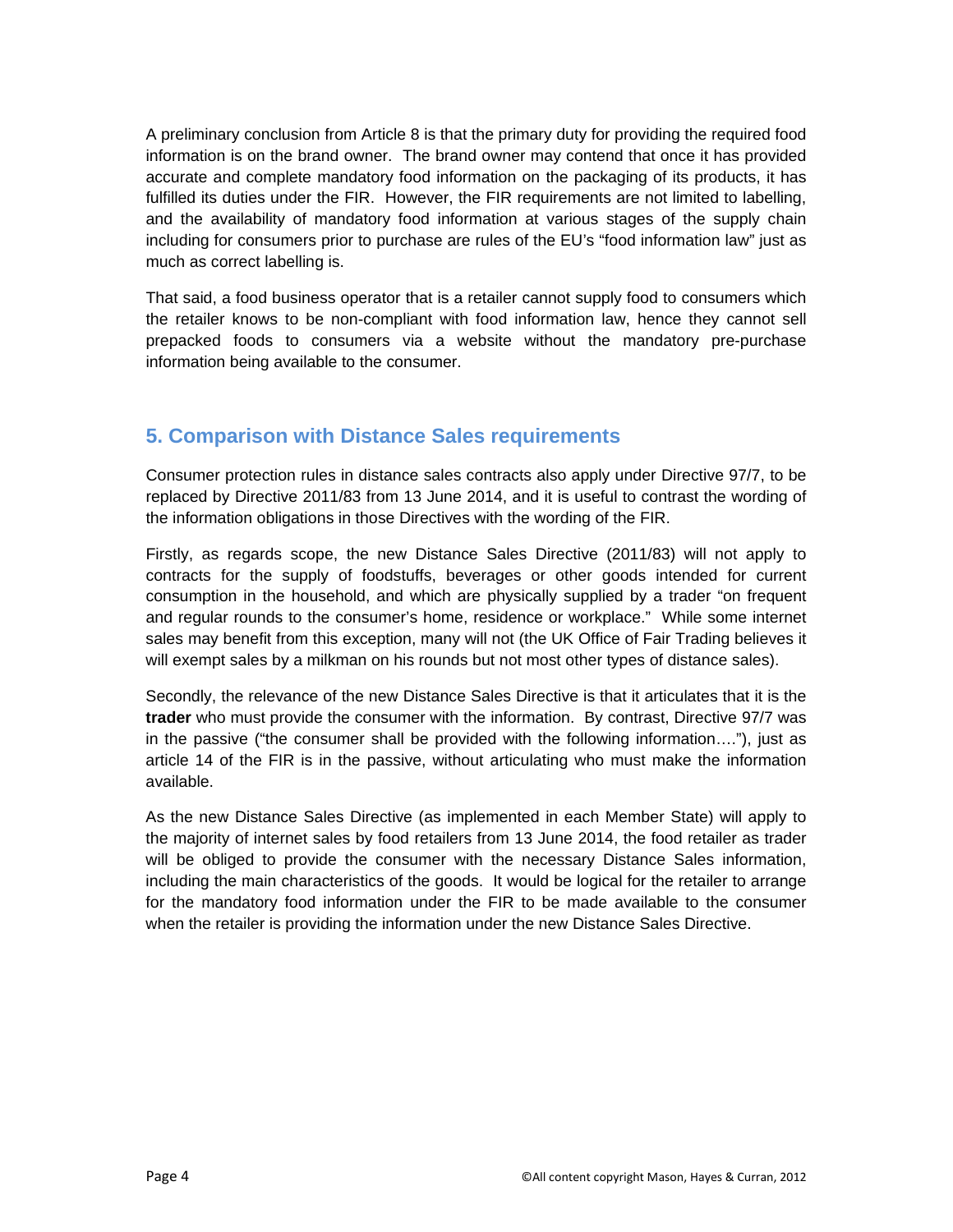#### **6. How is information to be made available?**

The mandatory information must appear on the material supporting the distance selling. Where the distance sale is by internet, the obvious location or means for the information is the relevant webpage. There is a permitted alternative: the information may be provided "through other appropriate means clearly identified by the food business operator", but this cannot be at a supplementary cost to the consumer.

The Distance Sales rules refer to the pre-contract information being given in plain and intelligible language, in a way appropriate to the means of communication, and requires that the trader makes the consumer aware of certain information in a clear and prominent manner directly before the consumer places his order.

In our opinion, retailers would be complying with the FIR if they make the mandatory food information available on their retail website, either beside each product which the consumer may select to purchase, or by way of a clear and prominent link from the product page to a Food Information page [database], provided there is no charge for accessing the food information and no technical difficulties in linking to the food information.

# **7. Conclusions**

Whether it is the brand owner or the retailer who must provide the pre-purchase information for the consumer, it is clear:

- that this information must be available on or through the website (without charge) prior to purchase.
- If the pre-purchase information is not available, the prepacked food cannot be sold on a website.
- If the brand owner does not make the relevant information available to the retailer in a website friendly format, it may be difficult for the retailer to sell the foodstuff on its website.
- A system of co-operation between the brand owner and retailer will be required to ensure that accurate and complete mandatory food information is available to the consumer prior to purchase.

The relevant provisions of the FIR will take effect in December 2014, which allows the food industry and those involved in the food supply chain to resolve how accurate mandatory food information will be made available to the consumer prior to an on-line sale being made.

#### **For more information about the regulation from a legal perspective, contact Wendy Hederman, Mason, Hayes & Curran, Solicitors, via http://www.mhc.ie/.**

**For more information on the impact on the food industry, contact Malcolm Bowden at malcolm.bowden@gs1.org.**